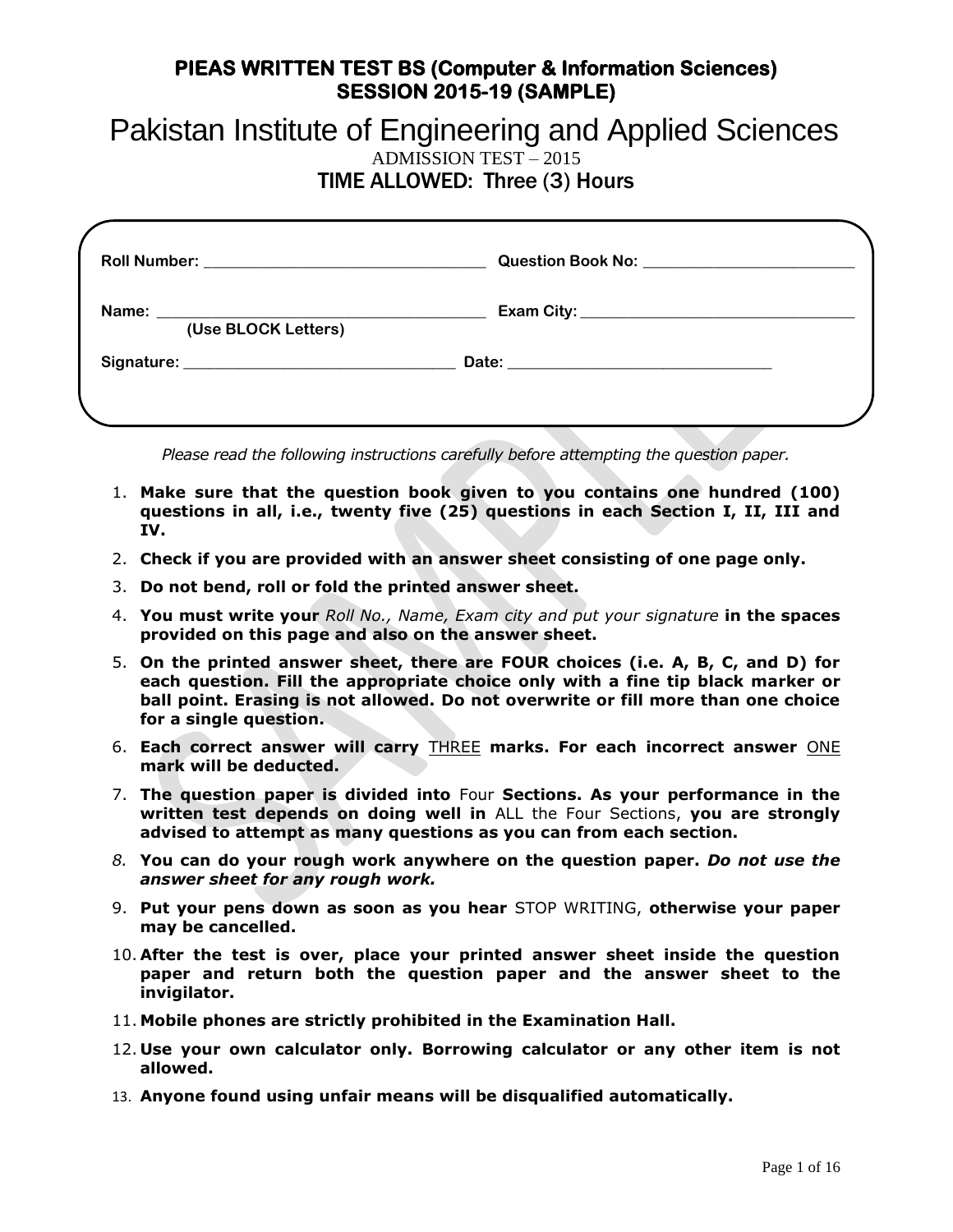## **PIEAS WRITTEN TEST BS (Computer & Information Sciences) SESSION 2015-19 (SAMPLE) SAMPLE TEST PAPER**

## **Section (I): English** *(Questions 1–25)*

Read the following passage and answer the questions given at the end.

#### **Questions 1 – 5**

The general principles of dynamics are rules that demonstrate a relationship between the motions of bodies and the forces that produce those motions. Based in large part on the work of his predecessors, Sir Isaac Newton deduced three laws of dynamics, which he published in 1687 in his famous *Principia*.

Prior to Newton, Aristotle has established that the natural state of a body was a state of rest, and that unless a force acted upon it to maintain motion, a moving body would come to rest. Galileo had succeeded in correctly describing the behavior of falling objects and in recording that no force was required to maintain a body in motion. He noted that the effect of force was to change motion. Huygens recognized that a change in the direction of motion involved acceleration, just as did a change of speed, and further, that action of a force was required. Kepler deduced the laws describing the motion of planets around the sun. It was primarily from Galileo and Kepler that Newton borrowed.

#### **Q1. What was the main purpose of this passage?**

- (A)To demonstrate the development of Newton's laws
- (B) To establish Newton as the authority in the field of physics
- (C) To discredit Newton's laws of motion
- (D)To describe the motion of planets around the sun
- **Q2. Which of the following scientists established that the natural state of a body was a state of rest?**
- (A)Galileo (B) Kepler (C) Aristotle (D)Newton

**Q3. Who was the first scientist to correctly describe the behavior of falling objects?**

(A)Aristotle (B) Newton (C) Kepler (D) Galileo

#### **Q4. According to Huygens, when was acceleration required?**

- (A)For a change in direction or in speed
- (B) Only for a change in speed
- (C) Only for a change in direction
- (D)Neither for a change in direction more for a change in speed

#### **Q5. According to the passage, Newton based his laws primarily upon the work of**

- (A)Galileo and Copernicus (C) Ptolemy and Copernicus
	-
- (B) Huygens and Kepler (D) Galileo and Kepler
-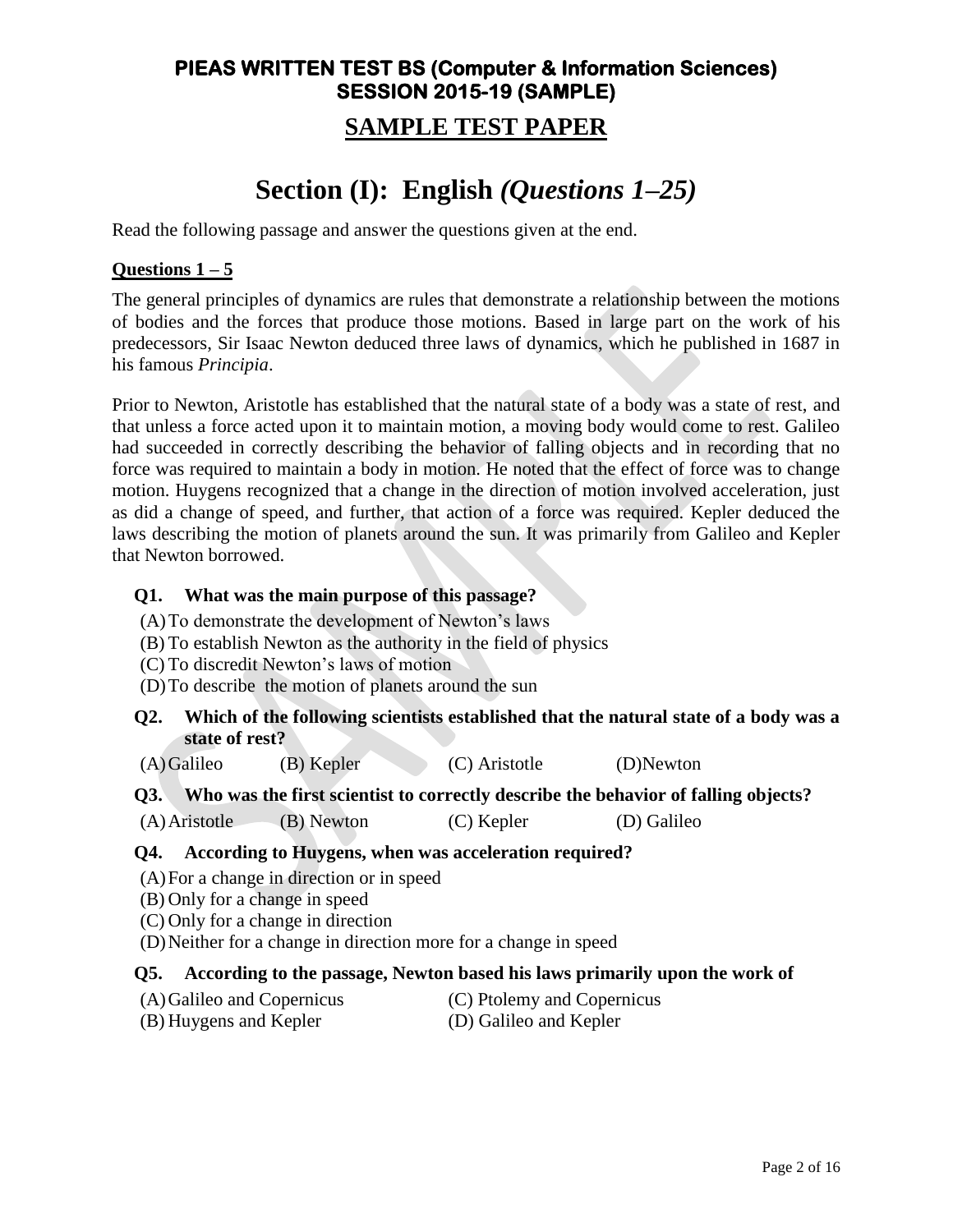**Q6. The current trend toward specialization in nearly all occupational groups is exactly the opposite of what is needed. World problems today are so diverse, complex and interrelated that only the generalist stands a chance of understanding the broad picture. Unless our schools stress a truly broad, liberal us as we each expertly perform our own narrow factions.**

**Each of the following, if true, would weaken the conclusion drawn above, EXCEPT**

- (A) Many of the world's problems can be solved only by highly specialization experts working on specific problems.
- (B) Relatively few generalists are needed to coordinate the work of the many specialists.
- (C) Increasingly complex problems require a growing level of technical expertise, which can only be acquired through specialization.
- (D) Even the traditional liberal education is becoming more highly specialized.
- **Q7. Aslam is standing to the right of Javaid. Anila is standing on the opposite side of Javaid. Since the opposite of right is wrong. Anila must be standing the wrong side of Javaid.**

**Which of the following logical errors has the author of the argument above committed?**

- (A) He has used a single term to mean two different things.
- (B) He has confused cause and effect.
- (C) He has assumed to be true what he wants to prove to be true.
- (D) He has provided no factual evidence for his conclusion.
- **Q8. "The people do not run the country, neither do elected officials. The corporations run the country. Heads of corporations routinely and imperiously hand down decisions that profoundly affect millions of people. The people affected do not vote on the decisions, or for the corporate oligarchs. Yet we are supposed to believe we live in a democracy".**

**Which of the following statements, if true, would support the author's view?**

- **I. Corporate lobbies strongly influence the introduction and passage of legislation at all levels of government.**
- **II. Growing numbers of the most talented college graduates are going to work for private corporations rather than for government.**
- **III. Few legal requirement are imposed on corporations as to the responsibilities they must fulfill to their employees and their communities.**
	- (A) I only
	- (B) II only
	- (C) I and III only
	- (D) II and III only
- **Q9. The only unemployment problem we have is not that people can't find work, but they won't work. Thousands of jobs go begging everyday but the unemployed are too lazy to go out and find them.**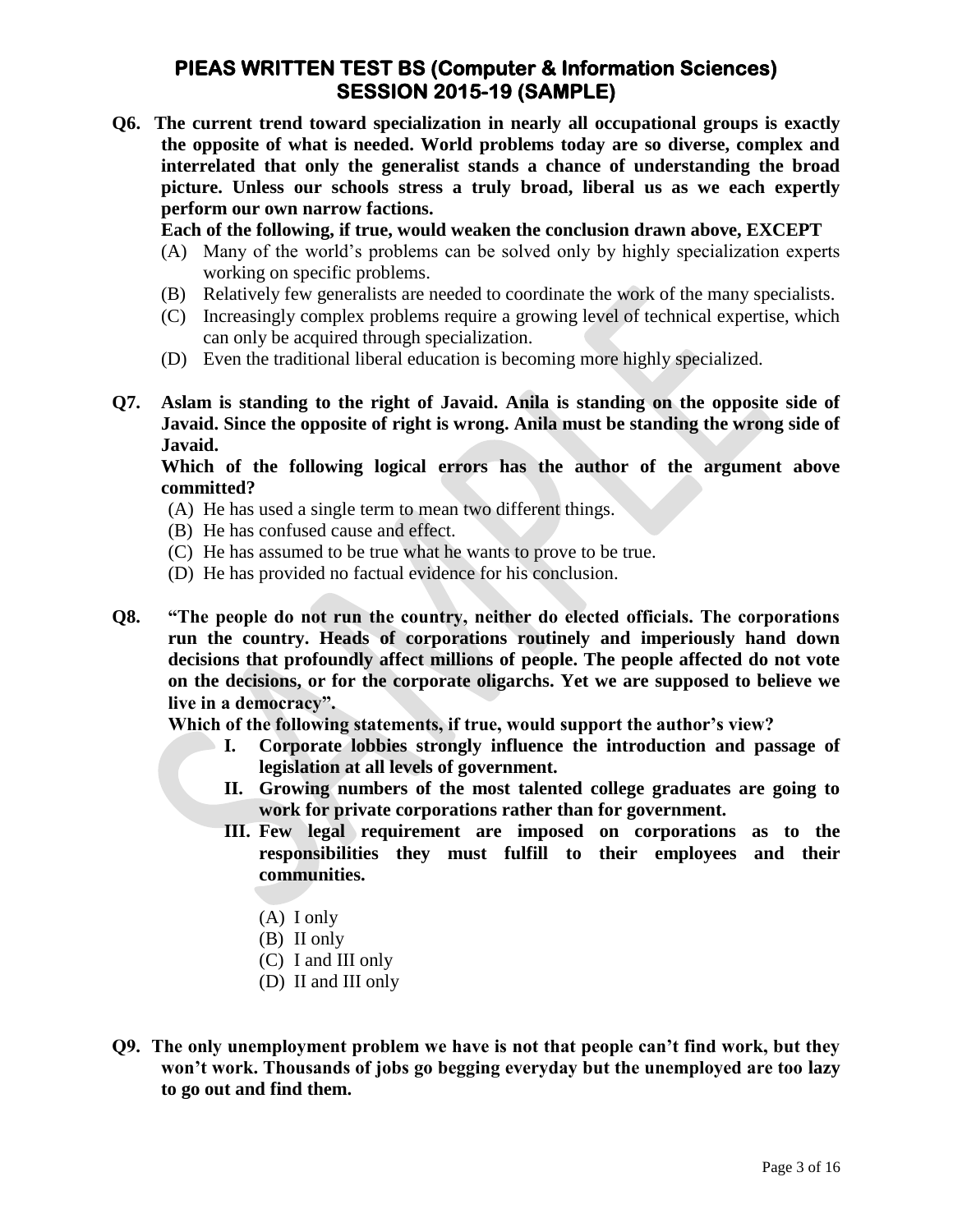#### **The above argument would be more persuasive if it were established that**

- (A) The majority of available jobs require usually high levels of skill or experience or both.
- (B) Most unemployed persons are back at work within six months.
- (C) Most unemployed persons do not seek work until there unemployment benefits expire.
- (D) A high unemployment rate has been fostered by the government in order to control inflation.
- **Q10. Leafleting and speechmaking on government property should be outlawed. Radicals and functions have no right to use public property when pending their unsavory views.**

#### **The argument above is based on the assumption that**

- (A) Radicals and fanatics prefer using public property when disseminating their views.
- (B) The general public has a vested interest in the free exchange of varied political views.
- (C) Political activities that interferes with the orderly functioning of government should not be protected by law.
- (D) All those who leaflet and make speeches on government property are radicals and fanatics.

#### **Fill in the blanks by choosing appropriate words.**

| Q11. Last year Beckham the football team to victory.                 |          |                    |         |
|----------------------------------------------------------------------|----------|--------------------|---------|
| A) lead                                                              | $B)$ lay | C) led             | D) laid |
| Q12. A number of individuals displaced from their homes due to flood |          |                    |         |
| warning.                                                             |          |                    |         |
| A) would be                                                          |          | B) would have been |         |
| $C)$ will                                                            |          | D) would have      |         |
|                                                                      |          |                    |         |

## **Q 13 – 25 Not Included in This Sample Test**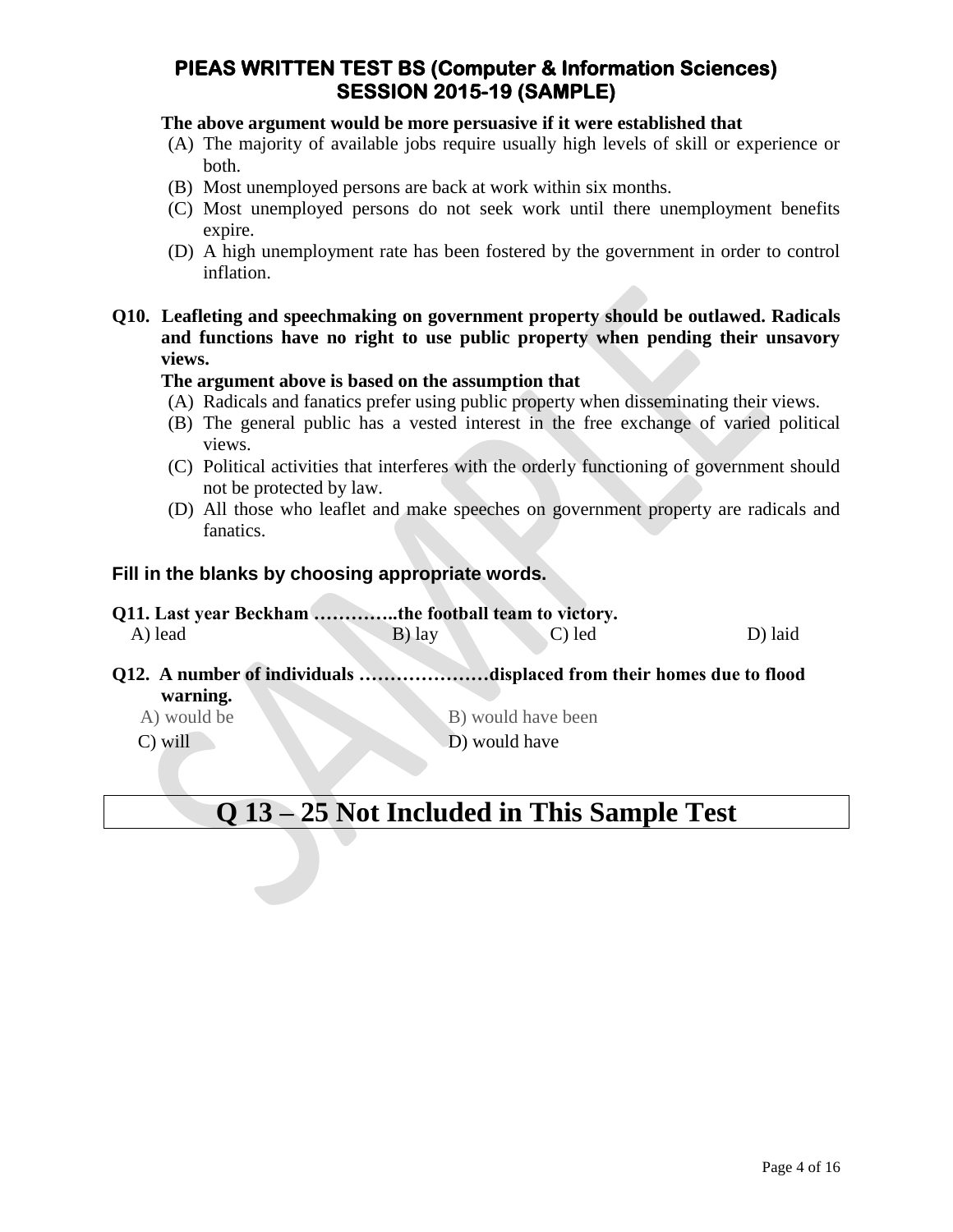**Section (II): Mathematics (Questions 26-50)**

Q26. 
$$
\frac{d}{dx}(e^{x} \ln x) =
$$
  
\n(A)  $e^{x}(\frac{1}{x} + \ln x)$  (B)  $\frac{1}{x}(e^{x} + \ln x)$  (C)  $e^{x} + \frac{\ln x}{x}$  (D)  $\frac{e^{x}}{x} + x$   
\nQ27.  $\begin{vmatrix} 0 & 0 & 1 & 2 & 3 \\ 0 & 1 & 0 & 2 & 3 \\ 0 & 0 & 0 & 3 & 4 \\ 0 & 0 & 0 & 0 & 2 \\ 0 & 0 & 0 & 0 & 2 \end{vmatrix}$   
\n(A)  $\frac{2}{3}(e^{-a^{2}}du)$  (B)  $3\int_{0}^{2} e^{-a^{2}} du$  (C)  $6$   
\nQ28.  $\int_{0}^{\frac{2}{3}} e^{-a^{2}} du$  (B)  $3\int_{0}^{2} e^{-a^{2}} du$  (C)  $\frac{1}{3} \int_{2}^{3} e^{-a^{2}} du$  (D)  $3\int_{-2}^{6} e^{-a^{2}} du$   
\nQ29. If  $y^{3} + xy^{2} - 2x = 0$  defines y implicitly as a function of x, then the value of  $\frac{dy}{dx}$  at the point (4, -2) is  
\n(A)  $-\frac{1}{2}$  (B)  $-\frac{1}{8}$  (C)  $\frac{1}{4}$  (D)  $\frac{1}{2}$   
\nQ30. If  $a + d \ne 0$  and  $\begin{pmatrix} a & b \\ c & d \end{pmatrix}^{2} = \begin{pmatrix} 1 & 0 \\ 0 & 1 \end{pmatrix}$ , then *ad* is  
\n(A) -1 (B) 0 (C) 2 (D) 1  
\nQ31.  $\lim_{x \to 0} \frac{1}{x} \left[ cos(\frac{\pi}{6} + x) - cos\frac{\pi}{6} \right] =$   
\n(A)  $-\frac{\sqrt{3}}{2}$  (B)  $-\frac{1}{2}$  (C)  $\frac{1}{2}$  (D) Undefined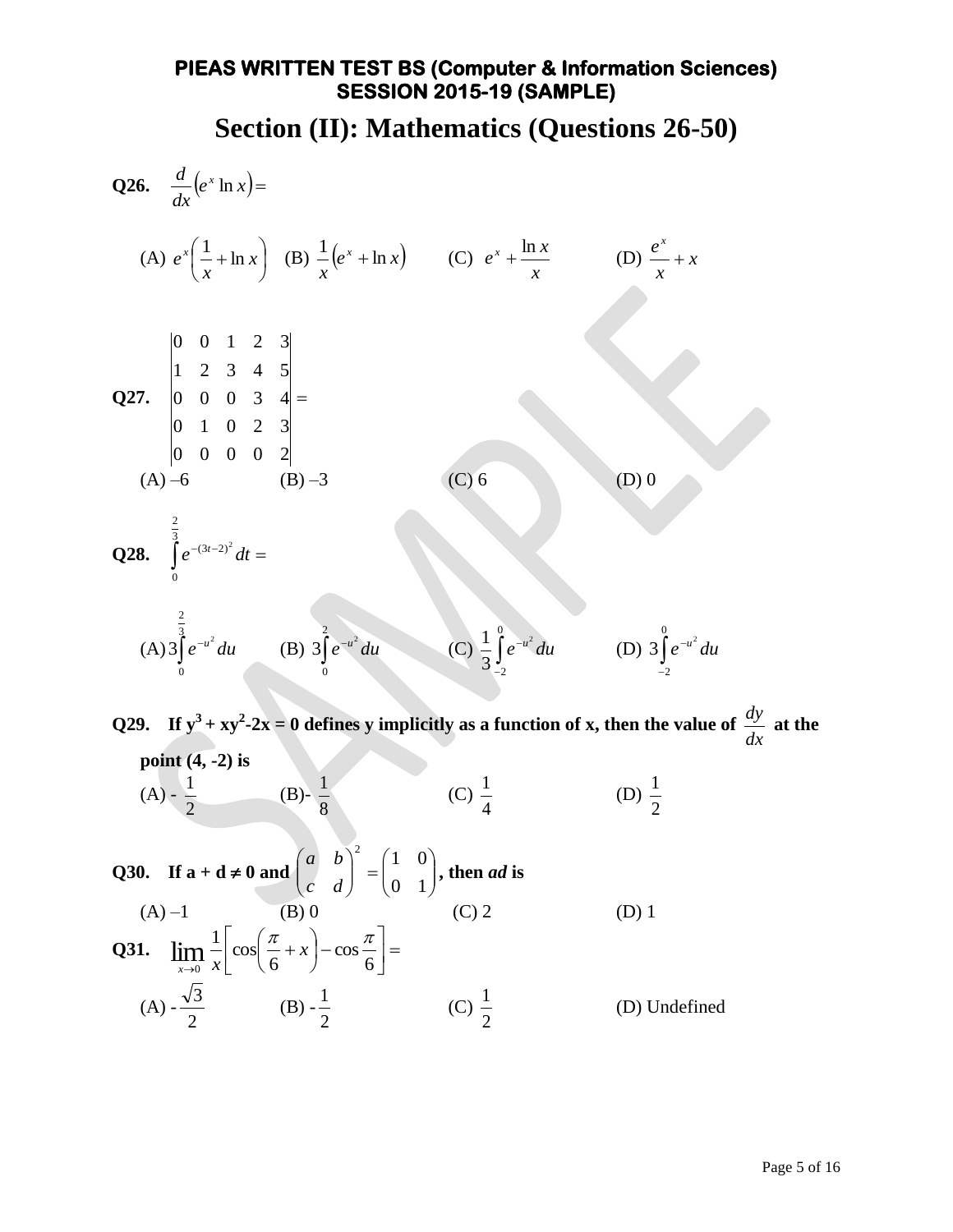|                     | Q32. What is the y-intercept of the line tangent to the graph of $y = \frac{1}{x}$ at $(2, \frac{1}{2})$ ? |                                                                                    |                                                                       |                                                                                                                                                                                                          |  |
|---------------------|------------------------------------------------------------------------------------------------------------|------------------------------------------------------------------------------------|-----------------------------------------------------------------------|----------------------------------------------------------------------------------------------------------------------------------------------------------------------------------------------------------|--|
|                     | (A) - $\frac{1}{2}$                                                                                        | $(B)$ 0                                                                            | (C) $\frac{1}{2}$                                                     | $(D)$ 1                                                                                                                                                                                                  |  |
| Q33.                | maximum value is                                                                                           |                                                                                    |                                                                       | The number of values of x where the function $f(x) = \cos x + \cos(\sqrt{2} x)$ attains its                                                                                                              |  |
| $(A)$ 0             |                                                                                                            | $(B)$ 1                                                                            | $(C)$ 2                                                               | $(D)$ $\infty$                                                                                                                                                                                           |  |
|                     |                                                                                                            | Q34. If $f(x) = x^3 - 3x + 3x$ then $f(\sqrt[3]{7} + 1)$ equals                    |                                                                       |                                                                                                                                                                                                          |  |
| $(A)$ 6             |                                                                                                            | $(B)$ 7                                                                            | $(C)$ 8                                                               | $(D)$ 9                                                                                                                                                                                                  |  |
| Q35.                | (A) 64                                                                                                     | (B) 84                                                                             | $(C)$ 128                                                             | If the number of subsets with 4 elements of a set A is equal to the number of subsets<br>with 5 elements of the set, then the number of subsets with 3 elements of this set is:<br>(D) none of the above |  |
| $(A)$ 9             |                                                                                                            | Q36. If $f (a,b) = f(a) + f(b)$ and $f (2) = 3$ , then $f (32)$ equals<br>$(B)$ 12 | $(C)$ 15                                                              | (D) none of the above                                                                                                                                                                                    |  |
| $(A)$ 7             |                                                                                                            | Q37. If $f(x) = x-2$ and $g(x,y) = y^2 + x$ , then $g(3, f(4))$ is<br>$(B)$ 14     | $(C)$ 21                                                              | $(D)$ 28                                                                                                                                                                                                 |  |
|                     |                                                                                                            |                                                                                    | Q38. If m men can do a job in d days, then m+r men can do the job in: |                                                                                                                                                                                                          |  |
|                     | $(A)$ d-r days                                                                                             | (B) $\frac{md}{m+r}$ days                                                          | (C) $\frac{d}{d+r}$ days                                              | (D) none of the above                                                                                                                                                                                    |  |
|                     |                                                                                                            | Q39. Tan $\theta$ in the accompanying diagram is:                                  |                                                                       |                                                                                                                                                                                                          |  |
|                     | (A) $\frac{y}{y+2x}$<br>(B) $\frac{x}{y+2x}$<br>$y + x$                                                    | A<br>X                                                                             |                                                                       |                                                                                                                                                                                                          |  |
| $(D)$ $\frac{y}{x}$ | (C) $\frac{y}{y+x}$                                                                                        |                                                                                    | $\mathbf X$<br>y                                                      |                                                                                                                                                                                                          |  |
|                     |                                                                                                            | $\, {\bf B}$                                                                       | $\mathcal{C}$                                                         | D<br>040. How many different 3-digit number divisible by 5 can be formed using the elements                                                                                                              |  |

**Q40. How many different 3-digit number divisible by 5 can be formed using the elements of the set A = {1,2,3,4,5,6}** (A) 36 (B) 24 (C) 40 (D) none of the above

**Q41.** The sum of the integral values of x so that the function  $f(x) =$ 1 5  $\overline{a}$ *x*  $\frac{x}{x}$  is defined in **the set of real numbers is:**

(A) 14 (B) 15 (C) 5 (D) none of the above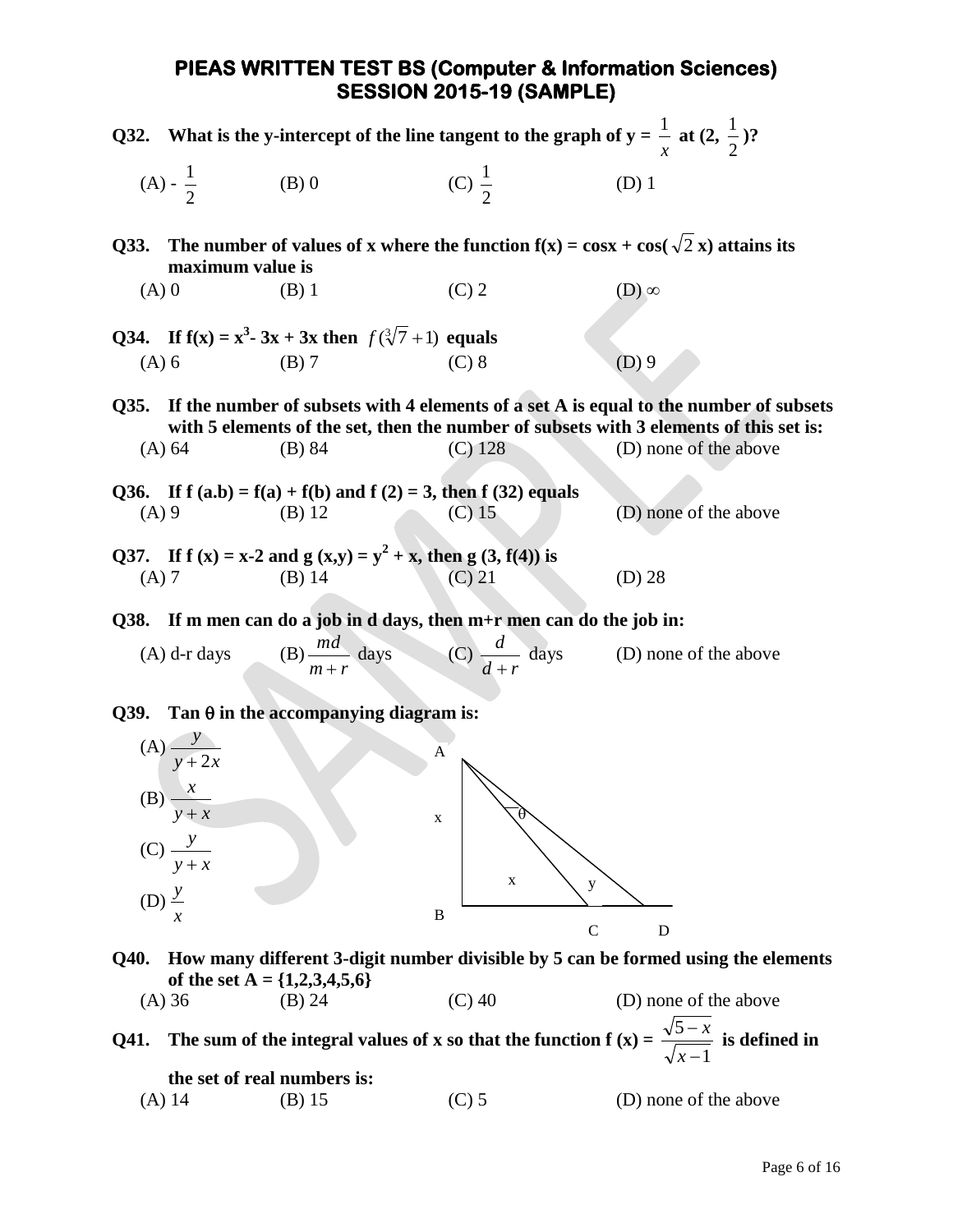|         |                                                                | Q42. If $f(x) = 4^x$ then $f(x+1) - f(x)$ equals             |                          |                       |
|---------|----------------------------------------------------------------|--------------------------------------------------------------|--------------------------|-----------------------|
|         | $(A)$ 4                                                        | (B) f(x)                                                     | (C) 2f(x)                | (D) 3f(x)             |
|         |                                                                | Q43. The sum of roots of equation $x^2 - x + 1 = 0$ is:      |                          |                       |
| $(A)$ 2 | $(B)$ 1                                                        |                                                              | $(C) -2$                 | $(D) -1$              |
|         | <b>Q44.</b> $\sum_{n=0}^{\infty} \left(\frac{1}{4}\right)^n =$ |                                                              |                          |                       |
|         | (A) $\frac{1}{4}$ (B) $\frac{3}{4}$                            |                                                              | (C) $\frac{2}{4}$        | (D) none of the above |
|         |                                                                | Q45. Minimum number of points required to define a plane are |                          |                       |
| $(A)$ 1 |                                                                | $(B)$ 2                                                      | $(C)$ 3                  | $(D)$ 4               |
|         |                                                                | Q46. If $x=1+i$ where $i=\sqrt{-1}$ , then $x^5$ is:         |                          |                       |
|         | (A) $2-2i$ (B) $2+2i$                                          |                                                              | $(C) -2-2i$              | $(D) -2 + 2i$         |
|         | Q47. $\log_2 x = \log_c x$ ?                                   |                                                              |                          |                       |
|         | (A) $\log_2 2$ (B) $\log_2 c$                                  |                                                              | $(C)$ log <sub>c</sub> 2 | (D) $log_c c$         |

**Q48. What is the radius of the circle with area equal to the area of the following right triangle?** 



**Q49. Twelve students in a class average 70% on a certain test. Eighteen others average 80%. What is the overall average of the thirty students as a percent?**

(A) 
$$
74\frac{3}{4}
$$
 (B)  $75\frac{1}{4}$  (C) 76 (D)  $77\frac{1}{8}$   
\nQ50. If  $y = x^{x^2}$  then  $\frac{dy}{dx} =$   
\n(A)  $x^{x^2+1}$  (C)  $[2\ln x + 1]$   
\n(B)  $x^{x^2+1}[2\ln x + 1]$  (D)  $x^2 x^{x^2-1}$ 

 $(A) \sqrt{3}$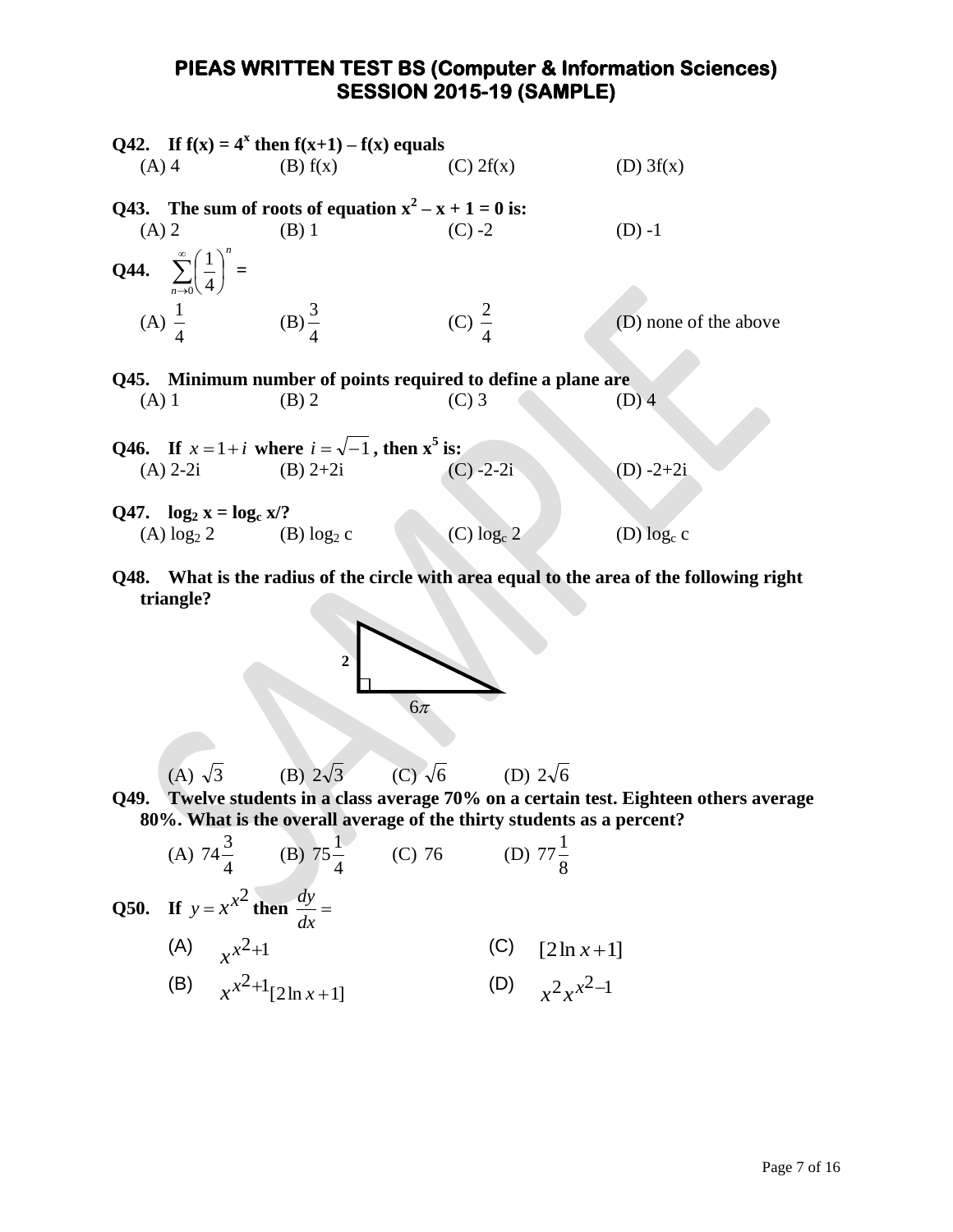## **Section (III): Physics (Questions 51-75)**

|      |                                                                                      |                                                                  |              |                                           |           | Q51. Of the following subatomic particles, the particle which has the same charge as the        |
|------|--------------------------------------------------------------------------------------|------------------------------------------------------------------|--------------|-------------------------------------------|-----------|-------------------------------------------------------------------------------------------------|
|      | positron is;                                                                         |                                                                  |              |                                           |           |                                                                                                 |
|      | $(A)$ Photon                                                                         |                                                                  | (C) Electron |                                           |           |                                                                                                 |
|      | (B) Alpha particle                                                                   |                                                                  | (D) Proton   |                                           |           |                                                                                                 |
| Q52. |                                                                                      |                                                                  |              |                                           |           | A ball is projected vertically upward from the surface of the earth and reaches its             |
|      | maximum height in 4.0 seconds. The ball's initial speed, in meters per second is     |                                                                  |              |                                           |           |                                                                                                 |
|      | approximately                                                                        |                                                                  |              |                                           |           |                                                                                                 |
|      | (A)20                                                                                | $(B)$ 40                                                         |              | $(C)$ 80                                  | $(D)$ 100 |                                                                                                 |
| Q53. | The conductivity in metallic wires depends on                                        |                                                                  |              |                                           |           |                                                                                                 |
|      | (A) Free electrons only                                                              |                                                                  |              |                                           |           |                                                                                                 |
|      | (B) Positive ions only                                                               |                                                                  |              |                                           |           |                                                                                                 |
|      | (C) Negative ions only                                                               |                                                                  |              |                                           |           |                                                                                                 |
|      | (D) Positive ions, negative ions and electrons                                       |                                                                  |              |                                           |           |                                                                                                 |
| Q54. | Momentum is a quantity whose unit might be the                                       |                                                                  |              |                                           |           |                                                                                                 |
|      | $(A)$ foot-pound                                                                     |                                                                  | $(C)$ erg    |                                           |           |                                                                                                 |
|      | $(B)$ newton                                                                         |                                                                  |              | (D) gram centimeter per second            |           |                                                                                                 |
|      |                                                                                      |                                                                  |              |                                           |           | Q55. Two rectangular tanks stand next to each other on a horizontal table. The area of          |
|      | the bottom of the first tank is 40 square centimeters; that of the second tank is 80 |                                                                  |              |                                           |           |                                                                                                 |
|      |                                                                                      |                                                                  |              |                                           |           | square centimeters. Both tanks are filled with water to the same height. The ratio of the       |
|      |                                                                                      |                                                                  |              |                                           |           | liquid pressure on the bottom of the second tank to that of the bottom of the first tank is     |
|      | (A)1                                                                                 | $(B)$ 2                                                          |              | $(C)$ 4                                   | $(D)$ 16  |                                                                                                 |
| Q56. |                                                                                      |                                                                  |              |                                           |           | Two freely falling objects, one 10 kg and one 20 kg, are dropped from the same                  |
|      |                                                                                      |                                                                  |              |                                           |           | height at the same time. Air resistance is negligible. Which of the following statements is     |
|      | (are) true?                                                                          |                                                                  |              |                                           |           |                                                                                                 |
|      | I.                                                                                   | Both objects have the same potential energy at the top.          |              |                                           |           |                                                                                                 |
|      | П.                                                                                   | Both objects fall with the same acceleration.                    |              |                                           |           |                                                                                                 |
|      | Ш.                                                                                   | Both objects have the same speed just before hitting the ground. |              |                                           |           |                                                                                                 |
|      |                                                                                      |                                                                  |              |                                           |           |                                                                                                 |
|      | $(A)$ III only                                                                       |                                                                  |              | $(B)$ I and II only $(C)$ II and III only |           | $(D)$ I, II, and II                                                                             |
|      |                                                                                      |                                                                  |              |                                           |           | Q57. If a stone at the end of a string is whirled in a circle, the inward pull of the string on |
|      | the stone                                                                            |                                                                  |              |                                           |           |                                                                                                 |
|      | (A) is inversely proportional to the speed of the object                             |                                                                  |              |                                           |           |                                                                                                 |
|      | (B) is inversely proportional to the square of the speed                             |                                                                  |              |                                           |           |                                                                                                 |
|      | (C) is proportional to the speed                                                     |                                                                  |              |                                           |           |                                                                                                 |
|      | (D) is proportional to the square of the speed                                       |                                                                  |              |                                           |           |                                                                                                 |
| Q58. |                                                                                      |                                                                  |              |                                           |           | A change in temperature of 450 C corresponds to a change in Fahrenheit degrees of               |
|      | (A)25                                                                                | $(B)$ 45                                                         |              | $(C)$ 81                                  |           | $(D)$ 113                                                                                       |
| Q59. | The bending of a bimetallic strip when heated is primarily due to                    |                                                                  |              |                                           |           |                                                                                                 |
|      | (A) the good conductivity of the two metals                                          |                                                                  |              |                                           |           |                                                                                                 |
|      | (B) the large coefficient of expansion of both metals                                |                                                                  |              |                                           |           |                                                                                                 |
|      | (C) the unequal expansion of the two metals                                          |                                                                  |              |                                           |           |                                                                                                 |
|      | (D) the effect of gravity                                                            |                                                                  |              |                                           |           |                                                                                                 |
|      |                                                                                      |                                                                  |              |                                           |           |                                                                                                 |
|      |                                                                                      |                                                                  |              |                                           |           |                                                                                                 |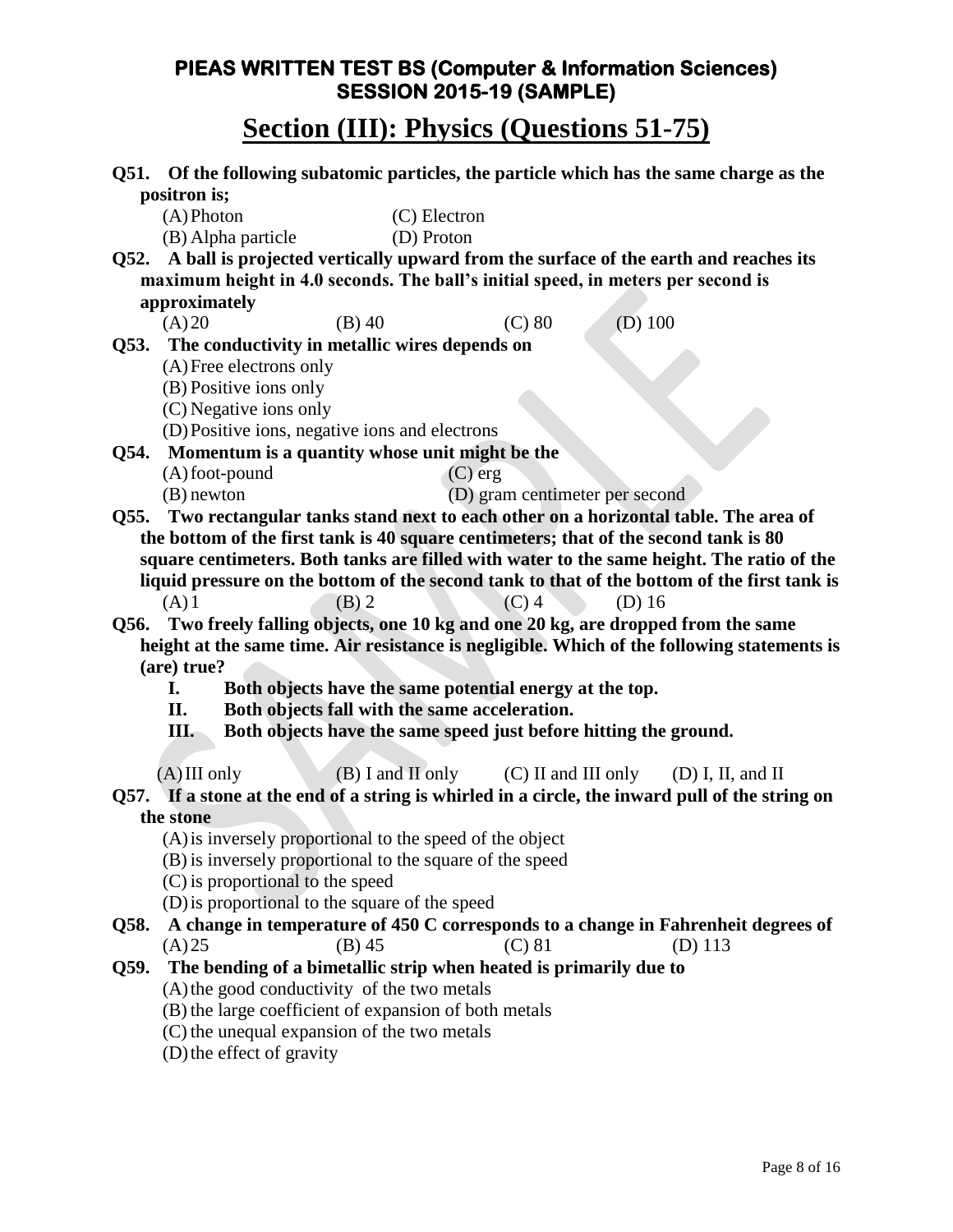|        | <b>O60.</b> If a gas is heated at constant pressure, which of the following descriptions will |
|--------|-----------------------------------------------------------------------------------------------|
| apply? |                                                                                               |
|        | Its volume increase is proportional to the temperature                                        |
|        |                                                                                               |

- **I. Its volume increase is proportional to the temperature**
- **II. The kinetic energy of the molecules decreases**
- **III. The kinetic energy of the molecules increases**

|      | $(A)$ I only                                                                                                                |                                           | $(C)$ I and II only |                                     |                                                                                         |  |
|------|-----------------------------------------------------------------------------------------------------------------------------|-------------------------------------------|---------------------|-------------------------------------|-----------------------------------------------------------------------------------------|--|
|      |                                                                                                                             | (B) I and III only<br>(D) II and III only |                     |                                     |                                                                                         |  |
| Q61. | A 20 ohm and a 60 ohm resistor are connected in series to a DC generator. The                                               |                                           |                     |                                     |                                                                                         |  |
|      |                                                                                                                             |                                           |                     |                                     | voltage across the 20 ohm resistor is 80 volts. The current through the 60 ohm resistor |  |
|      | (A) cannot be calculated with the given information                                                                         |                                           |                     |                                     |                                                                                         |  |
|      | $(B)$ is about 1.3 A                                                                                                        |                                           |                     |                                     |                                                                                         |  |
|      | $(C)$ is 4.0 A                                                                                                              |                                           |                     |                                     |                                                                                         |  |
|      | (D) is $5.0 \text{ A}$                                                                                                      |                                           |                     |                                     |                                                                                         |  |
| Q62. |                                                                                                                             |                                           |                     |                                     | An object is placed 10 centimeters from a concave spherical mirror whose radius of      |  |
|      | curvature is 12 centimeters. The distance of the image from the mirror is                                                   |                                           |                     |                                     |                                                                                         |  |
|      | $(A)$ 5 cm                                                                                                                  | $(B)$ 10 cm                               |                     | $(C)$ 15 cm                         | $(D)$ 20 cm                                                                             |  |
|      | Q63. Two frequencies sounded together produce 3 beats per second. If one of the                                             |                                           |                     |                                     |                                                                                         |  |
|      | frequencies is 400 vibrations per second, the other frequency will be?                                                      |                                           |                     |                                     |                                                                                         |  |
|      | $(A)$ 1200 vib/sec                                                                                                          |                                           |                     | $(C)$ 403 vib/sec                   |                                                                                         |  |
|      | $(B)$ 397 vib/sec                                                                                                           |                                           |                     | (D) 133.33 vib/sec                  |                                                                                         |  |
| Q64. | X rays consist of                                                                                                           |                                           |                     |                                     |                                                                                         |  |
|      | (A) a stream of neutrons                                                                                                    |                                           |                     | (C) a stream of electrons           |                                                                                         |  |
|      | (B) radiation similar to radon                                                                                              |                                           |                     | (D) radiation similar to gamma rays |                                                                                         |  |
| Q65. | During the time that sound travels 1100 feet in air, light can travel in vacuum a<br>distance of about                      |                                           |                     |                                     |                                                                                         |  |
|      | $(A)$ 1100 miles                                                                                                            |                                           |                     | (B) 200000 miles (C) 20000 miles    | $(D)11000 \text{ km}$                                                                   |  |
| Q66. |                                                                                                                             |                                           |                     |                                     |                                                                                         |  |
|      | A spacecraft is approaching the earth. Relative to the radio signals it sends out, the<br>signal received on the earth have |                                           |                     |                                     |                                                                                         |  |
|      | (A) a lower frequency<br>(C) a higher velocity                                                                              |                                           |                     |                                     |                                                                                         |  |
|      | (B) a shorter wavelength                                                                                                    |                                           |                     | (D) all of the above                |                                                                                         |  |
| Q67. | All of the following pure elements are good electrical conductors except                                                    |                                           |                     |                                     |                                                                                         |  |
|      | $(A)$ copper                                                                                                                | $(B)$ aluminum                            |                     | $(C)$ silver                        | $(D)$ iron                                                                              |  |
| Q68. |                                                                                                                             |                                           |                     |                                     | Which of the following examples of electromagnetic radiation has the most energy        |  |
|      | per quantum?                                                                                                                |                                           |                     |                                     |                                                                                         |  |
|      | (A) Radio waves                                                                                                             |                                           |                     | (B) Microwaves (C) visible light    | $(D)$ X-rays                                                                            |  |
|      | Q69. Three capacitors each of value 0.1F are connected in series, then there total                                          |                                           |                     |                                     |                                                                                         |  |
|      | capacitance is closest to                                                                                                   |                                           |                     |                                     |                                                                                         |  |
|      | (A) 0.0333F                                                                                                                 | (B) 0.3333F                               |                     | $(C)$ 0.3F                          | $(D)$ 3.0F                                                                              |  |
| Q70. | Atomic spectra can be explained by                                                                                          |                                           |                     |                                     |                                                                                         |  |
|      | (A) The Bohr atomic model<br>(C) Quantum Mechanics                                                                          |                                           |                     |                                     |                                                                                         |  |
|      | (B) Quantized orbits of electrons<br>(D) All of the above                                                                   |                                           |                     |                                     |                                                                                         |  |
|      | When $\frac{^{235}U}{^{92}}$ decays by alpha particle emission, the daughter nuclei formed is                               |                                           |                     |                                     |                                                                                         |  |
| Q71. |                                                                                                                             |                                           |                     |                                     |                                                                                         |  |
|      | (A) $^{231}_{90}Th$                                                                                                         | (B) $^{233}_{91}Pa$                       |                     | (C) $^{234}_{91}Pa$                 | (D) $^{239}_{94}Pu$                                                                     |  |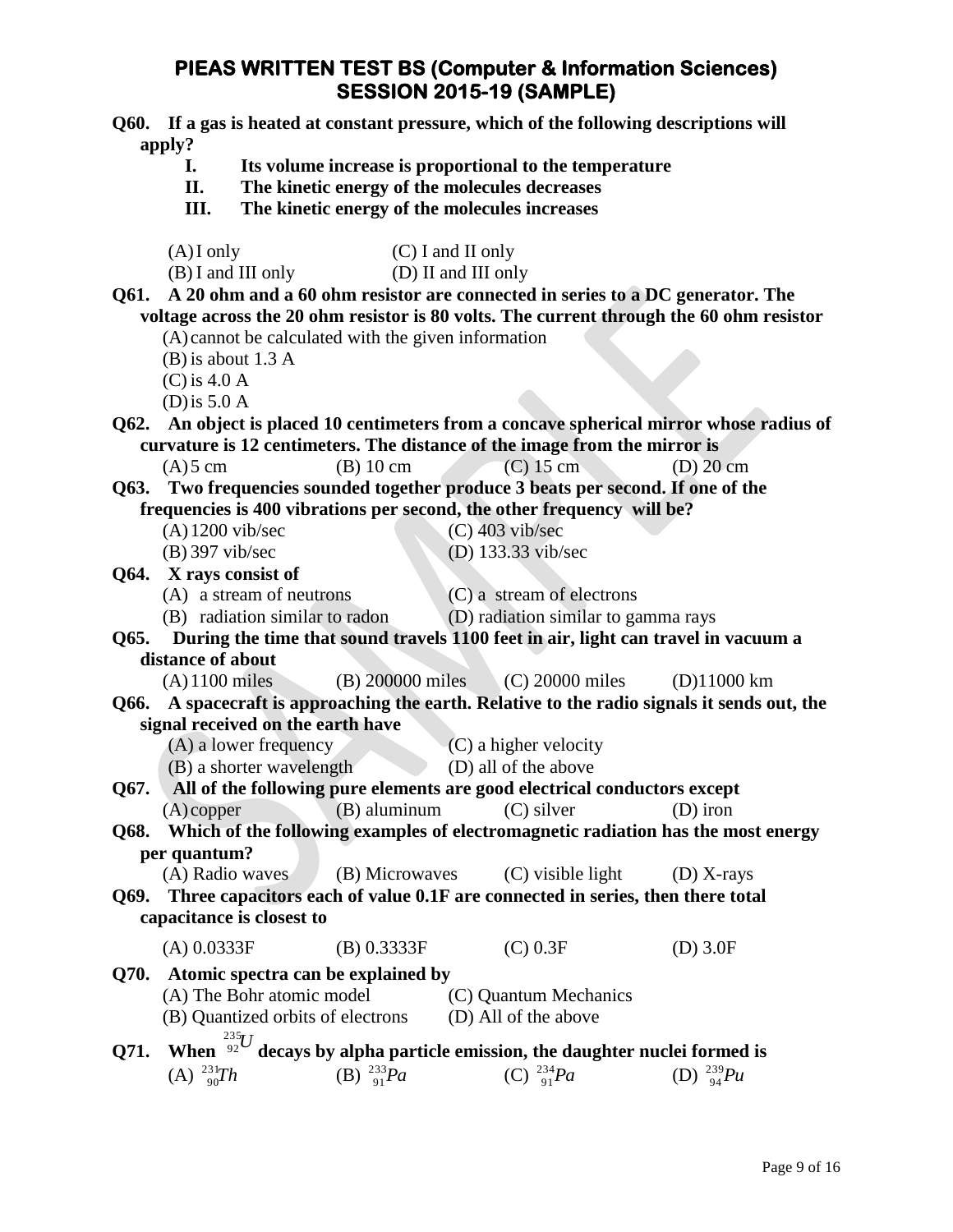#### **Q72. We can increase the capacitance of a parallel plate capacitor by**

(A) cooling the plates.

- (B) bringing the plates closer together.
- (C) decreasing the dielectric constant of the material between the plates.
- (D) increasing the voltage across the plates.

#### **Q73. Terminal velocity is usually defined as the**

- (A) velocity of shock waves
- (B) velocity of light in water
- (C) velocity at which air resistance balances gravity
- (D) All of the above

#### **Q74. Our sun releases energy by nuclear fusion reactions. What actually happens?**

- (A) Hydrogen is converted to helium
- (B) Helium is converted to hydrogen
- (C) Two nuclei change into one nucleus
- (D) One nucleus splits into two nuclei
- **Q75. Water flowing through a tube having variable cross-sectional area is shown in the figure below.**



The water will attain the maximum level in

 $(A)$  tube I (B) tube II (C) tube III (D) all the tubes.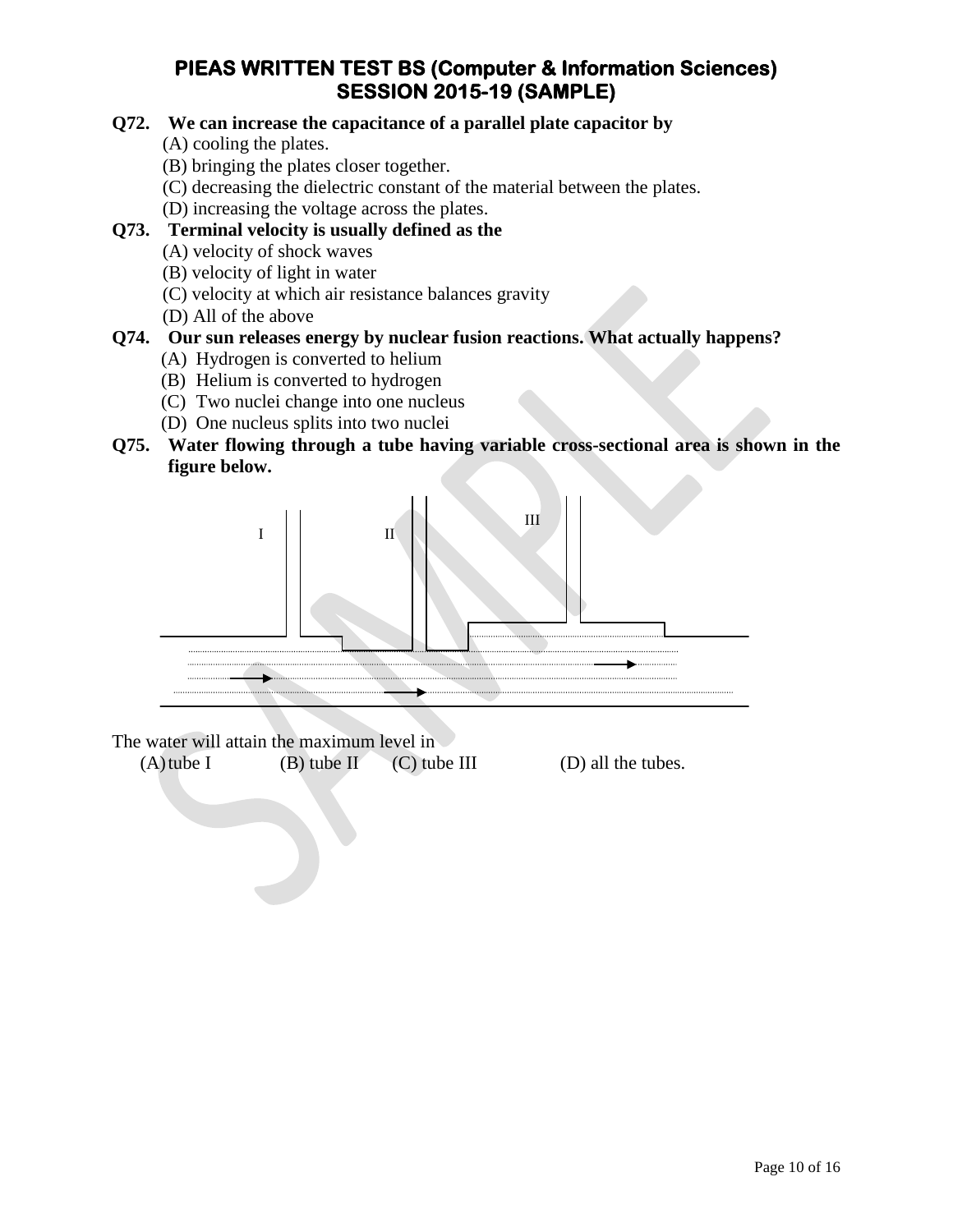## **Section (IV): General Aptitude (Questions 76-100)**

**Q76. Below is the cut out shape which can be used to create three of the cubes shown. Which three cubes cannot be made from this shape?**



**Q77. Can you tell how many symbols are missing from the bottom right hand balance?**



- (D)7 symbols
- **Q78. At an art auction each painting cost the same price and each customer only bought one painting. There were more than 3 buyers but less than 100, and the auctioneers took Rs. 1698. Can you tell us how many customers there were and the price of each painting?**
- (A)6 customers and each painting cost Rs. 283/-
- (B) 4 customers and each painting cost Rs. 183/-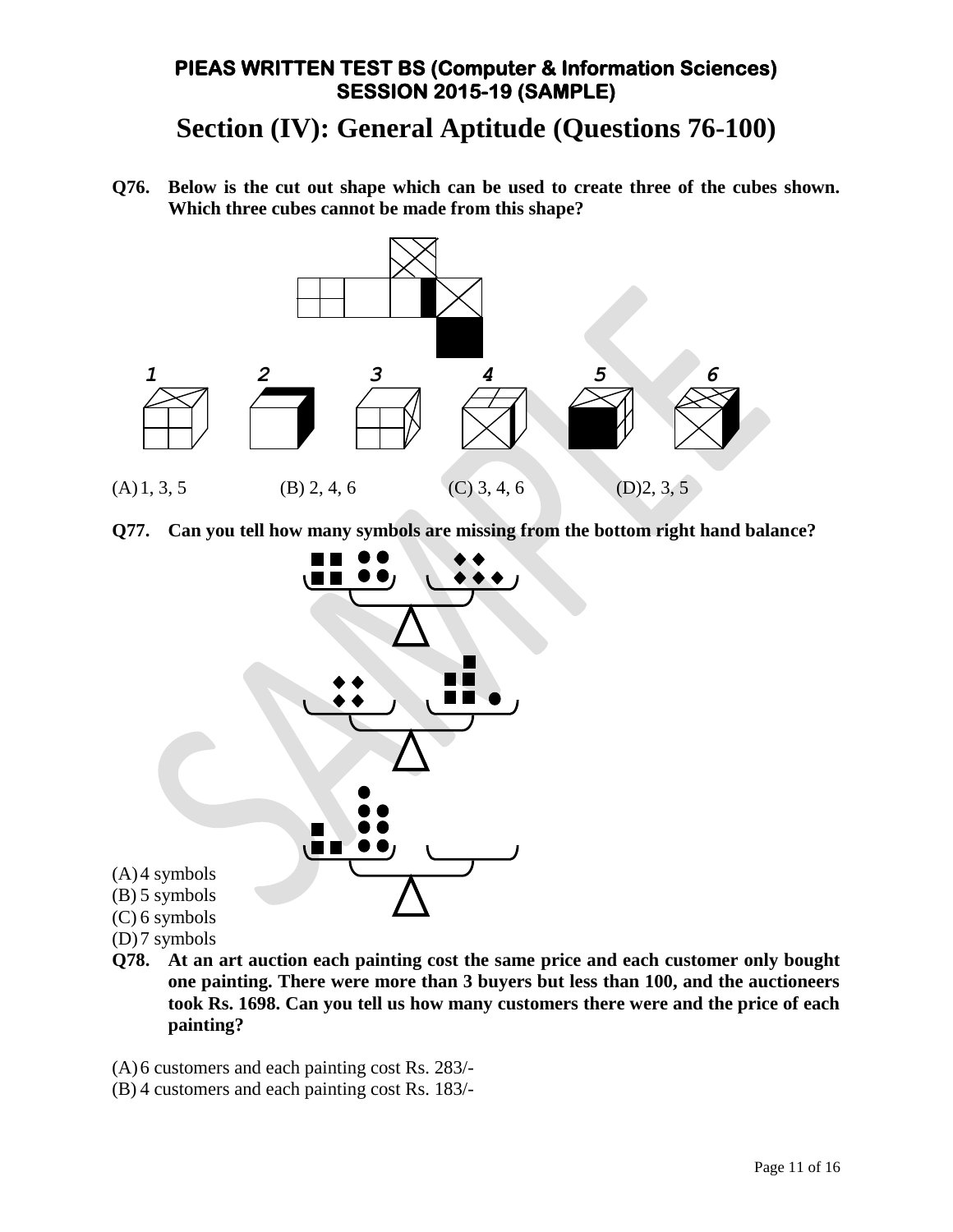- (C) 6 customers and each painting cost Rs. 134/-
- (D)5 customers and each painting cost Rs. 323/-
- **Q79. Look at the string of symbols below, and work out why they are strung like this. Having done that, tell us what the next symbol should be.**



**Q80. How many squares are there in the diagram below?**



**Q81. The diagram below is a simplified plan of a railway system, showing lines and points. How many different ways are there for a train to go from A to B without reversing?**

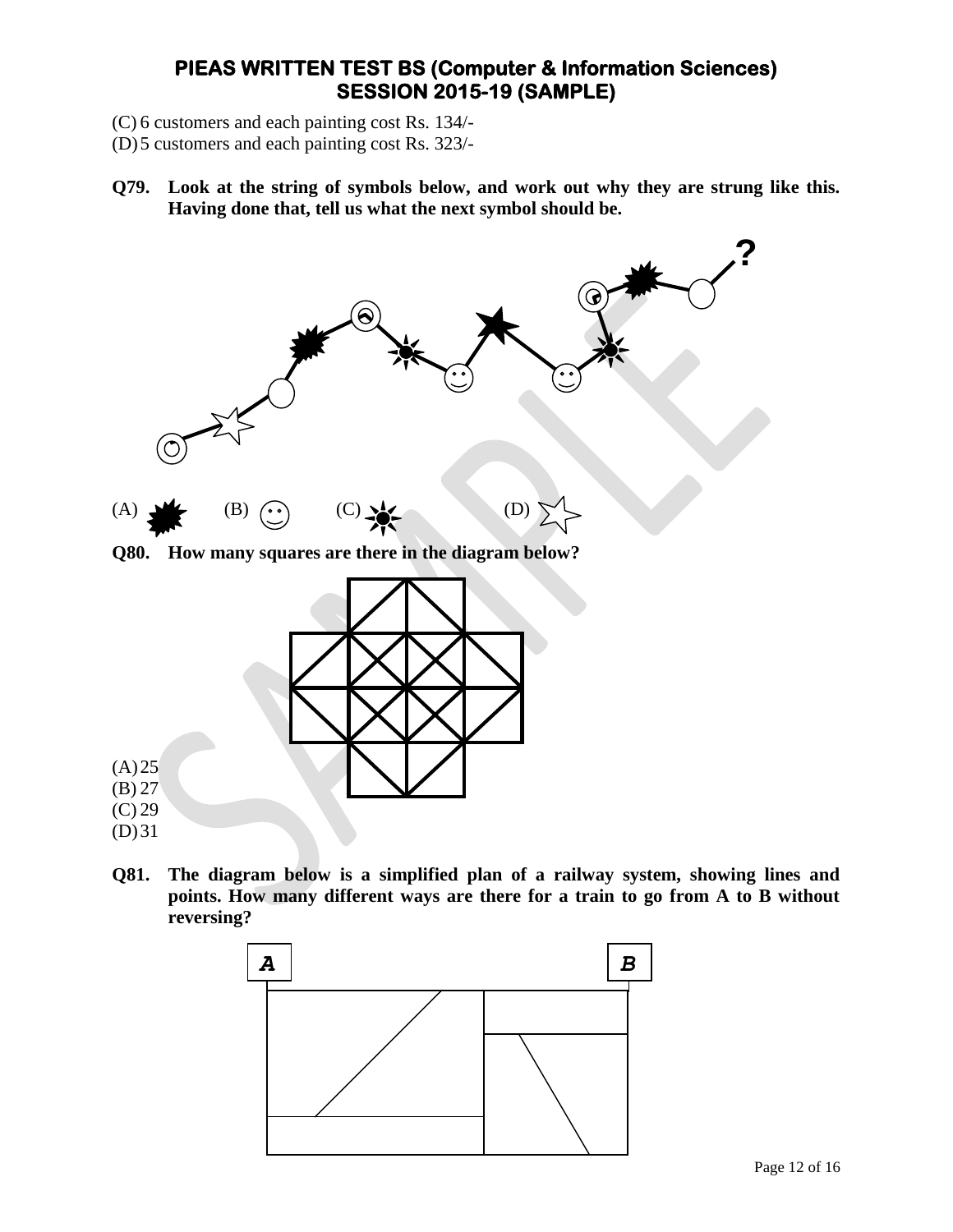- (A)There are 13 routes from A to B.
- (B) There are 14 routes from A to B.
- (C) There are 15 routes from A to B.
- (D)There are 16 routes from A to B.
- **Q82. Your clock is out of order. At 2:41 am it read 6:17am, at 6:17am it read 9:53am, whilst at 9:53am it read 1:29pm. What time will it read at 1:29pm?**
- $(A) 5:05$ pm
- (B) 2:41am
- (C) 6:00pm
- (D)7:13 am
- **Q83. Two planets are in orbit around the sun, as shown below. The inner planet takes eighteen years to complete one orbit, whilst the outer planet takes 45 years. If they both start moving now in a clockwise direction, how many years will pass before they are once again in line with each other and the sun?**



- $(A)$ 13 years
- (B) 14 years
- $(C)$  15 years
- (D)16 years
- **Q84. Using the black "T" shape, fill in the white area of the diagram below. How many T's are required in order that no gaps are left?**

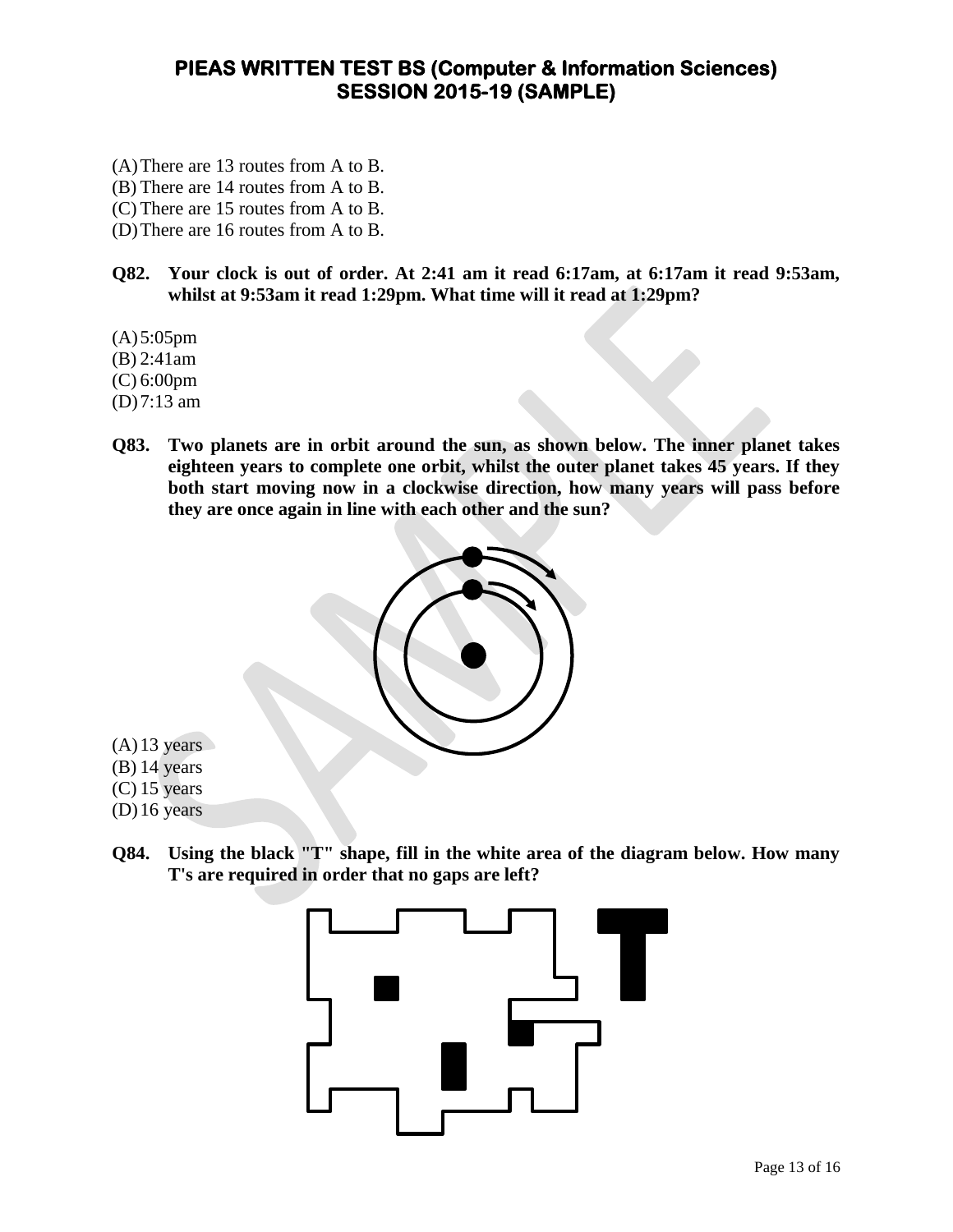- $(A)$ 5 T's
- (B) 10 T's (C) 15 T's
- 
- (D)20 T's
- **Q85. You have a field which is circular and has a radius of 5km. You want to place a rope around the field which is 100 meters out from the edge all the way round. How long will the rope have to be?**



#### **Q86. Give the true statement "The Picnic on Sunday will not be held if the weather is not fair". We can then conclude that**

- (A) If the picnic is held, Sunday's weather is undoubtedly fair.
- (B) If the picnic is not held, Sunday's weather is possible fair.
- (C) If it is fair Sunday, the picnic may be held.
- (D) If it is fair Sunday, the picnic will be held.

#### **Questions: (87-88)**

Give the following boxes with the numbers



Step (i) Take i equals to 1, j equals to 4 and k equals to 5.

Step (ii) Add contents of box no. i and box no  $i+1$  and store the result in jth box.

Step (iii) If jth box has a value greater than the contents of kth box, then decrease j by 1.

Step (iv) if  $i < j$  then increase i by 1.

Step (v) Repeat steps (ii) to (iv) until  $i < j$ .

#### **Q87. What are the values of i and j?**

(A) 2 and 4 (B) 1 and 3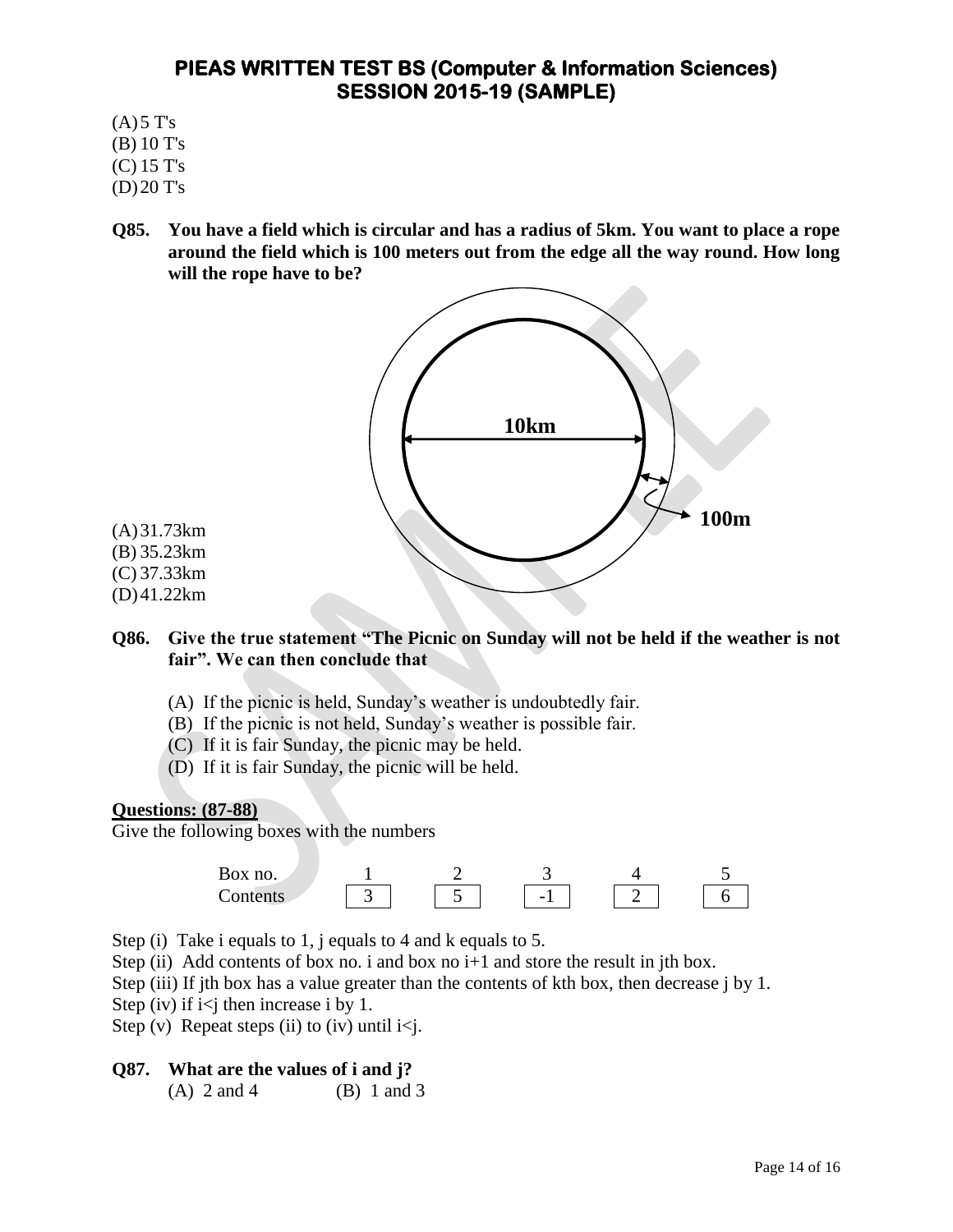(C) 3 and 3 (D) 4 and 2

#### **Q88. What are the contents of ith and jth Boxes?**

- (A)  $4$  and  $4$  (B)  $3$  and  $5$
- (C) 5 and 8 (D) 8 and 6
- **Q89. Ahmed, Bilal, Farhan, Danish and Ehsan are sitting in the following manner Farhan is sitting to the left of Ahmed and right of Bilal. Two persons are sitting between Ahmed and Bilal. Bilal and Danish are adjacent to each other.**

**What is the sitting arrangement of Ahmed, Bilal, Farhan, Danish and Ehsan?**

- (A) Ahmed, Bilal, Farhan, Danish, Ehsan
- (B) Ehsan, Bilal, Danish, Farhan, Ahmed
- (C) Bilal, Danish, Farhan, Ahmed, Ehsan
- (D) Ahmed, Farhan, Danish, Bilal, Ehsan
- **Q90. A rule to compare the number of rhombi "n" to the number of small triangles in the figures given below is given by**



- **Q91. Suppose you get a new job where you are able to choose one of two payroll plans. The first one pays \$1000 per day. The second one starts at \$0.01 per day but your salary doubles each day. If the job only lasts for 30 days, which payroll plan would be better?**
	- (A) First plan (C) Any of the two plans
	- (B) Second Plan (D) Cannot be decided from the given information
- **Q92. What will be the next number in the series 5, 11, 21, 35, …** (A) 75 (B) 53 (C) 56 (D) 67

**Questions 93-95**

**The letters A, B, C, D, E, F and G not necessarily in that order, stands for seven consecutive integers from 2 to 8. D is 3 less than A. B is the middle term.**